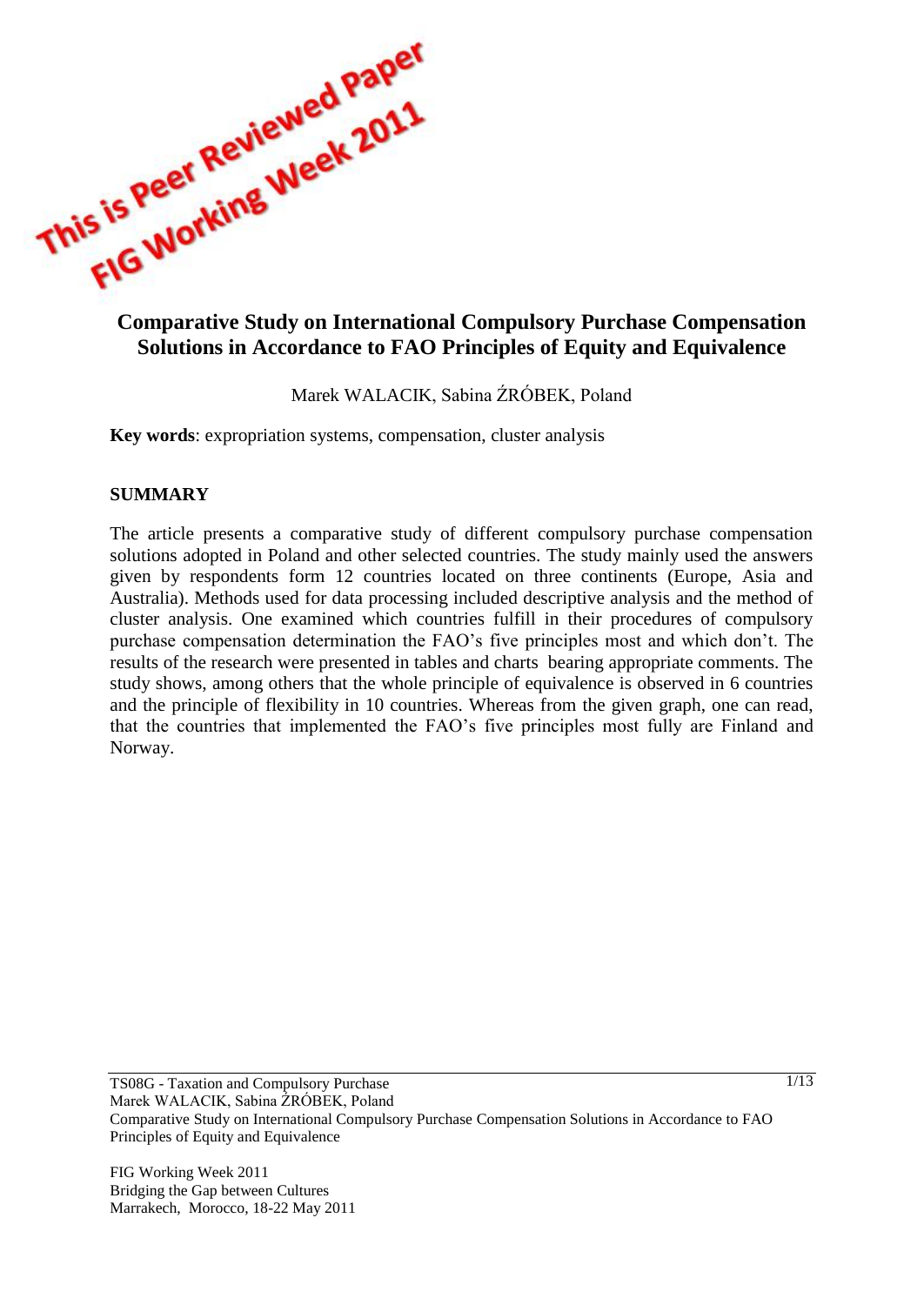## **Comparative Study on International Compulsory Purchase Compensation Solutions in Accordance to FAO Principles of Equity and Equivalence**

Marek WALACIK, Sabina ŹRÓBEK, Poland

#### **INTRODUCTION**

Implementation of a public investment in many cases entails interference with the property ownership right of individuals. For this reason, in legal systems of many countries, the procedures for their realization affect the general principles of ownership right protection. The interdisciplinary nature of issues related to public purpose investments, including legal, planning, social and economic aspects, made that topic subject of frequent debate and reflection on both the international and national fora in recent years. The issue was often undertaken by academics and specialists from many countries, who while presenting it at numerous conferences tried to concentrate on bringing up conflict situations and proposals for their solutions. In just a few years as a result of the many initiatives taken by international organizations such as the FIG (especially Commission 9 - Valuation and Management of Real Estate, Commission 7 - Cadastre and Land Management), FAO, World Bank, WPLA - International Organization for Land Administration and the ECHR - European Court of Human Rights, a significant number of publications, guidelines and recommendations was created. The conclusion which accompanied many of the discussions was a noticeable lack of harmonization in the fields of international expropriation (Viitanen & Kakulu, 2008).

In connection with the fact that the theme of the FIG 2011 Conference in Marrakech, is "bridging the gap between the cultures", the authors of this article inspired by its' message made an attempt to answer the questions: how far the expropriation systems of selected countries differ from each other, and which of them have similar solutions. Particular attention was paid to the analysis of rules for determining the amount of compensation for property taken over.

The first step was to select a criteria for assessing the similarity of selected issues of expropriation system. It was decided that, reference will be recommended list of principles of equivalence and equality developed and published by FAO (FAO, 2008).

In this paper, due to the lack of detailed official data, the information on this subject was obtained primarily from surveys conducted as a part of the researches carried out in the Department of Land and Regional Development at the University of Warmia and Mazury in Olsztyn. Comprehensive comparative study of three countries: Polish, German and Norwegian, on almost all issues of expropriation, was presented at the Congress of the FIG in 2010 in Sydney (Walacik & Źróbek, 2010), (Voss, 2010), (Steinsholt, 2010).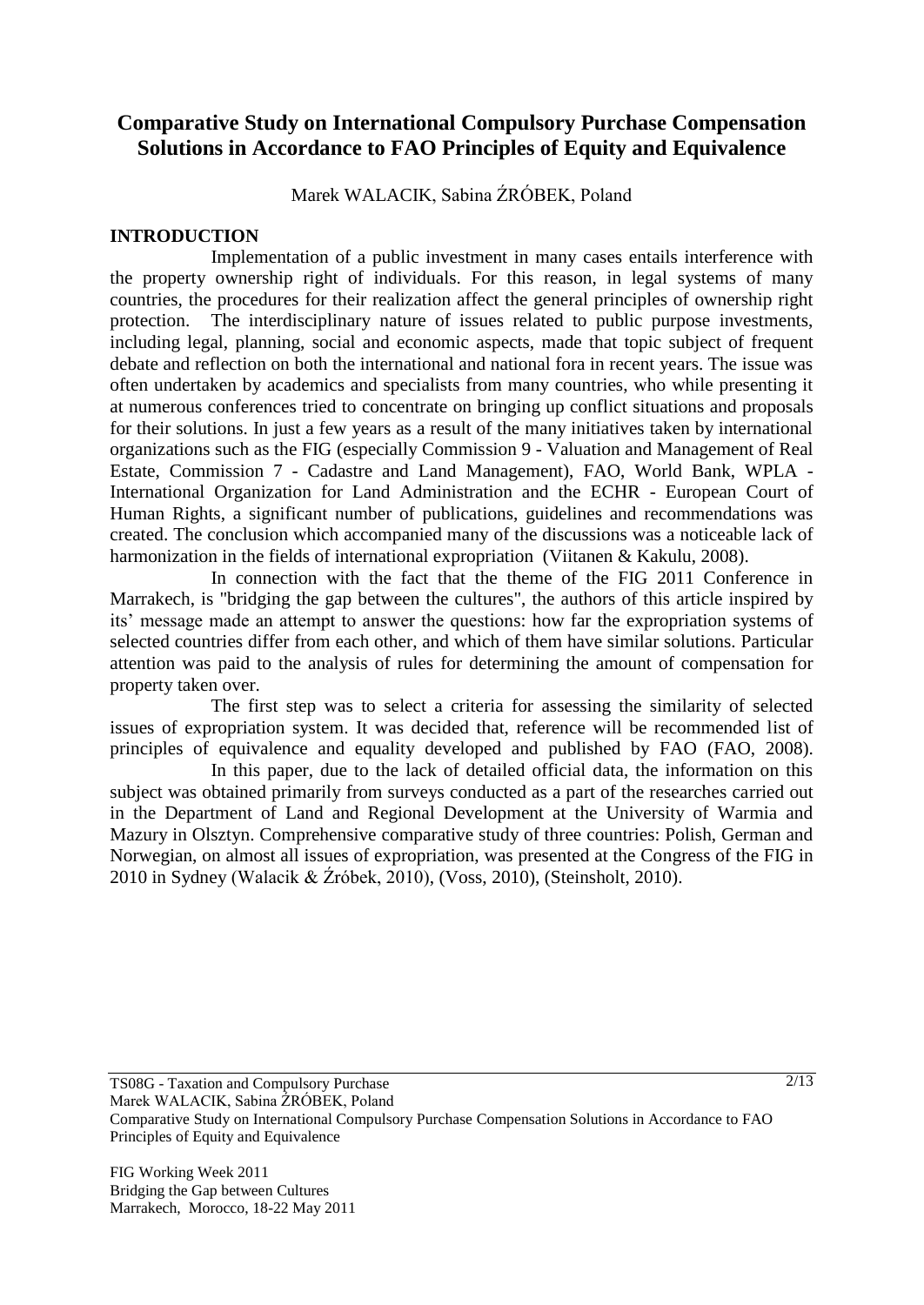#### **1. THE LIST OF FAO'S PRINCIPLES OF EQUITY AND EQUIVALENCE**

The possibility of acquiring property rights necessary to carry out the public purpose investments through its' expropriation is possible only when the owner who suffers damages in connection with the losses is given a fair compensation. This condition as it relates to interference with one of the fundamental rights of the citizen, in most countries was written in the constitutions or other acts of fundamental character. While the same condition received a comparable form, for example:

"Expropriation is allowed only if it is for public purposes and for just compensation" (Polish Constitution, 1997)

"(...) Is to be conducted fairly, taking into account the interests of all parties and expropriation" (German Constitution, 1959),

the rules for determining such compensation, written in ordinary legislation acts of particular countries follow different paths.

According to the Food and Agriculture Organization of the United Nations' publication, which was released in 2008, the correct implementation of the principle of compensation arising from expropriation should take into account the five principles of its estimation.

First of all, the amount of compensation should correspond to the value of the loss or the value of the lost profits so the compensation should comply with **the principle of equivalence**. Second of all, expropriation procedures should safeguard the rights of people who lose ownership or use rights of their land while ensuring that the public interest is not jeopardized, which means that it should comply with **the principle of balanced interests of the parties**. Thirdly, the rules governing the acquisition of properties for public purpose should be combine the appropriate details and the ability to derogate from them in special situations - **the principle of flexibility**. Fourthly, the holders of different rights to the property should be subject to the same procedures - the **principle of uniformity of procedures**, and the implementation of these procedures should allow equal access to information, expert advice, lawyers, valuers, which satisfy the **principle of fairness and transparency** (FAO, 2008).

#### **2. ASSUMPTIONS AND RESULTS OF SURVEYS IN ACCORDANCE TO FAO'S PRINCIPLES OF EQUITY AND EQUIVALENCE**

In order to examine how specific principles contained in the FAO study are implemented in specific countries, the authors of the article used data collected in response to the survey called "Questionnaire on Compulsory Purchase," which was sent to more than 50 specialists from 28 countries, whose scientific and professional activity is closely related to real estate management, and particularly the expropriation of property. They were in the majority participants in the conferences organized by the International Federation of Surveyors - FIG. The answers were provided by representatives of 12 countries [\(Picture 1\)](#page-3-0). The received responses were placed in the tables. The last column of each table shows the number of credits assigned to each country according to the rules described in Chapter 5.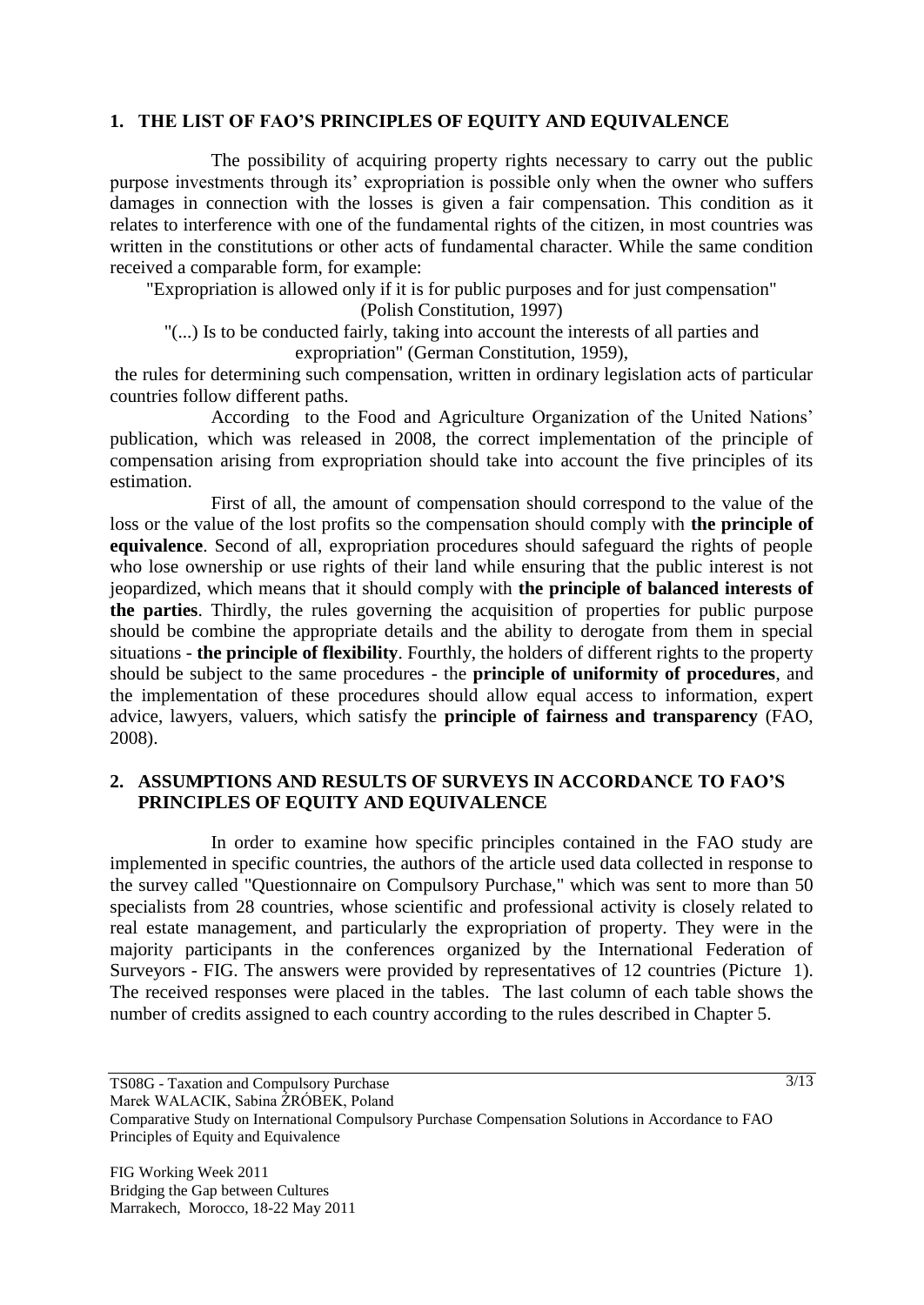

- 1. Australia one questionnaire
- 2. China one questionnaire
- 3. Cyprus one questionnaire
- <span id="page-3-0"></span>4. Finland - three questionnaires
- 5. Germany one questionnaire 6. Norway - one questionnaire

8. Poland - one questionnaire

7. New Zealand - two questionnaires

- 9. Sweden one questionnaire 10. Taiwan - one questionnaire
	- 11. Turkey one questionnaire
	- 12. Hungary one questionnaire
- Picture 1 Countries covered by the survey (red colour) Source: Authors' own study

#### **2.1. THE PRINCIPLE OF EQUIVALENCE**

Verification of compliance with the principle of equivalence was based on the amount of , so called, compensation heads - the elements having the greatest influence on the expropriated property owner financial situation change, taken into account during the compensation determination. The elements are: the value of the expropriated property right, the value of lost profits and additional costs incurred as a direct result of the expropriation (Walacik & Źróbek, 2010). In the analyzed group of 12 expropriation systems only 6 of them take into account all three elements. In four countries, two components are included - the value of expropriated rights and the value of lost profits (Poland compensate lost profits partly). The value of expropriated right, included as the only element, occurred in two countries - Taiwan and Turkey [\(Picture 2\)](#page-4-0).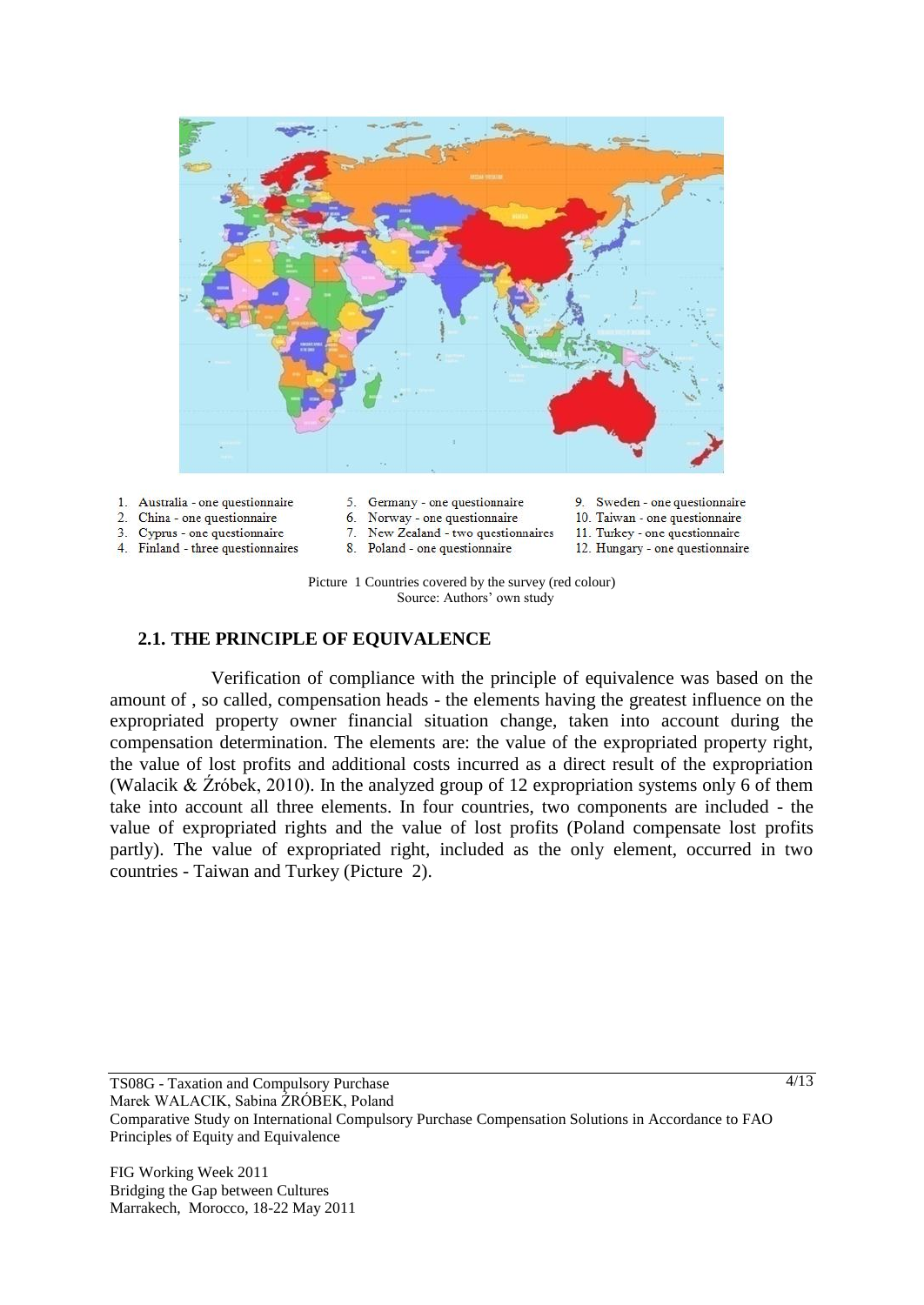| <b>COUNTRY</b> | <b>COMPONENTS OF COMPENSATION</b> | <b>POINTS</b>       |                         |   |  |
|----------------|-----------------------------------|---------------------|-------------------------|---|--|
|                | <b>VALUE OF THE RIGHT</b>         | <b>LOST PROFITS</b> | <b>ADDITIONAL COSTS</b> |   |  |
| Australia      |                                   |                     |                         | 3 |  |
| China          |                                   |                     |                         |   |  |
| Cyprus         |                                   |                     |                         | 3 |  |
| Finland        |                                   |                     |                         | 3 |  |
| Germany        |                                   |                     |                         | 3 |  |
| Norway         |                                   |                     |                         | 3 |  |
| New Zealand    |                                   |                     |                         | 3 |  |
| Poland         |                                   | (partly)<br>✓       |                         |   |  |
| Sweden         |                                   |                     |                         | २ |  |
| Taiwan         |                                   |                     |                         |   |  |
| Turkey         |                                   |                     |                         |   |  |
| Hungary        |                                   |                     |                         |   |  |
| <b>SUMA</b>    | 12                                | 10                  | 6                       |   |  |

Picture 2 The components of compensation to in some countries Source: Authors' own study on the basis of (Źróbek & Walacik, 2009)

#### <span id="page-4-0"></span>**2.2. THE PRINCIPLE OF BALANCE OF INTERESTS**

Interpretation of the principle of balance of interests in accordance to the FAO's recommendation address not only different aspects of the expropriated property owner protection but also protection of a public investment implementation. Due to the scope of the data collected for the purpose of this study the interpretation of this principle was narrowed to the problem of the possibility of return of expropriated property in the absence of a public investment realization for which was expropriated [\(Picture 3\)](#page-4-1).

| <b>COUNTRY</b> | POSSIBILITY OF EXPROPRIATED PROPERTY RETURN | <b>POINTS</b> |              |                |  |
|----------------|---------------------------------------------|---------------|--------------|----------------|--|
|                | <b>YES</b>                                  | NQ            | <b>OTHER</b> |                |  |
| Australia      | 7                                           | っ             | റ            |                |  |
| China          | ?                                           | 9             | റ            |                |  |
| Cyprus         |                                             |               |              | 2              |  |
| Finland        |                                             |               |              | 2              |  |
| Germany        |                                             |               |              | $\overline{2}$ |  |
| Norway         |                                             |               |              | 2              |  |
| New Zealand    |                                             |               |              | 2              |  |
| Poland         |                                             |               |              | 2              |  |
| Sweden         |                                             |               |              | 2              |  |
| Taiwan         |                                             |               |              | $\overline{2}$ |  |
| Turkey         |                                             |               |              | $\mathcal{D}$  |  |
| Hungary        |                                             |               |              |                |  |

Picture 3 Possibility of expropriated property return Source: Authors' own study on the basis of (Źróbek & Walacik, 2009)

<span id="page-4-1"></span>In all of the analyzed countries, except Australia and China (no answer), there is a possibility of expropriated property return.

 $\sqrt{5/13}$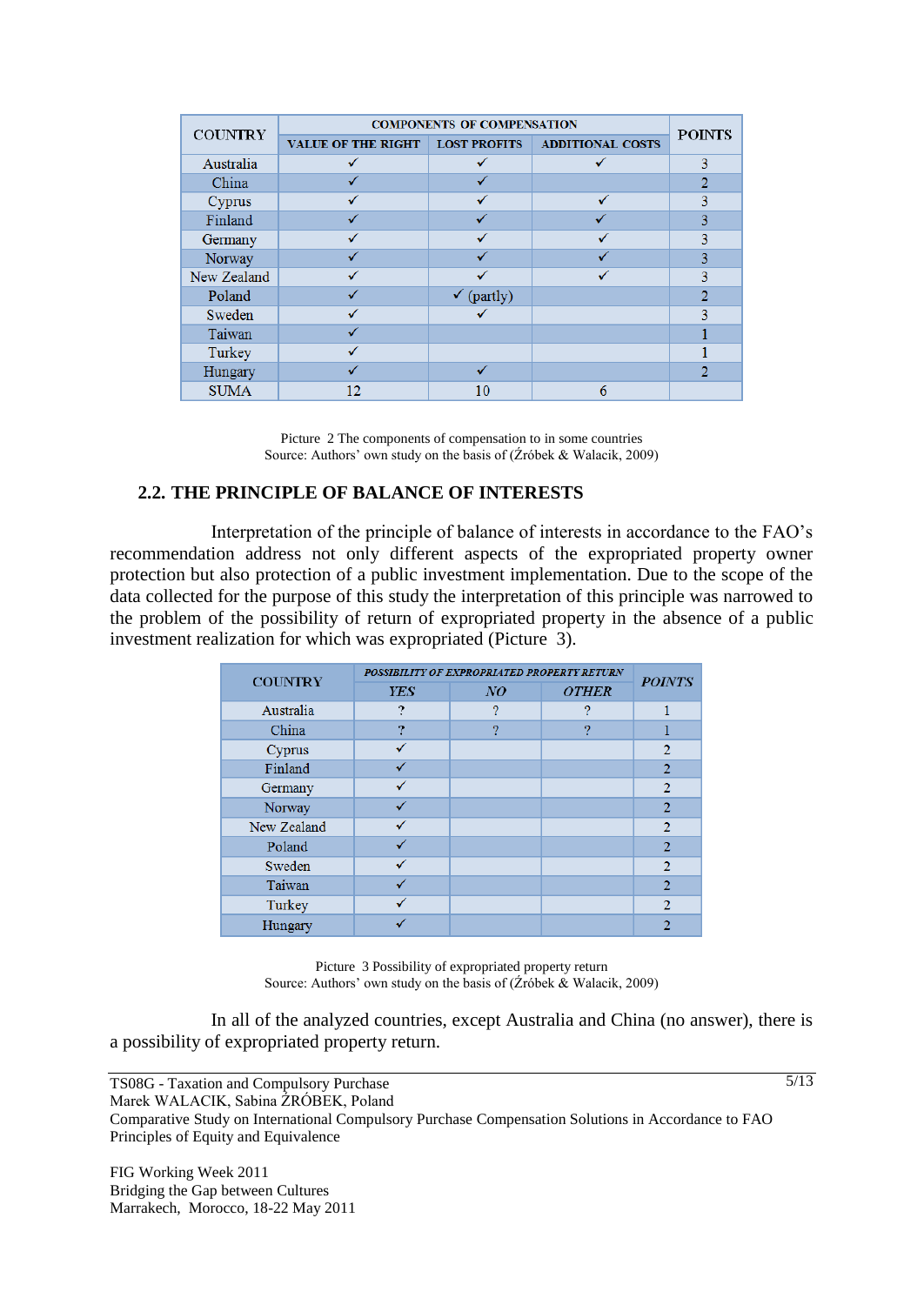#### **2.3. THE PRINCIPLE OF FLEXIBILITY**

As in the case of the principle of balance of interests the scope of interpretation of the principle of flexibility can be very broad. It may relate to matters of procedure and those related to the methodology of compensation determination. Narrowing the scope of the principle of flexibility to the issue of compensation, the authors of this paper only confined to the criterion of compensation's form - replacement property, and the admissibility of the difference between the value of compensation and the value of the replacement property [\(Picture 4\)](#page-5-0).

| <b>COUNTRY</b> | THE POSSIBILITY OF GRANTING A<br><b>REPLACEMENT PROPERTY</b> |              | THE VALUE OF REPLACEMENT<br><b>PROPERTY</b> | <b>POINTS</b>    |   |
|----------------|--------------------------------------------------------------|--------------|---------------------------------------------|------------------|---|
|                | <b>YES</b>                                                   | NQ           | <b>THE SAME</b>                             | <b>DIFFERENT</b> |   |
| Australia      | ✓                                                            |              |                                             | $\checkmark$     | 3 |
| China          | √                                                            |              | $\checkmark$                                |                  | 2 |
| Cyprus         |                                                              |              |                                             |                  | っ |
| Finland        | √                                                            |              |                                             | $\checkmark$     | 3 |
| Germany        |                                                              |              |                                             |                  | 3 |
| Norway         | $\checkmark$                                                 |              |                                             |                  | 3 |
| New Zealand    | √                                                            |              |                                             | √                | 3 |
| Poland         |                                                              |              |                                             |                  | 3 |
| Sweden         |                                                              | $\checkmark$ |                                             |                  |   |
| Taiwan         |                                                              |              |                                             |                  |   |
| Turkey         | $\checkmark$                                                 |              | $\checkmark$                                |                  |   |
| Hungary        |                                                              |              |                                             |                  |   |

<span id="page-5-0"></span>Picture 4 The possibility of granting a replacement property and the admissibility of the difference between its value and the value of compensation Source: Authors' own study on the basis of (Źróbek & Walacik, 2009)

The vast majority of examined countries, give an opportunity to receive compensation in the form of a replacement property. The only countries where such opportunities do not exist are Taiwan and Sweden. Replacement property received in China, Turkey, Cyprus and Hungary must be of similar value. In other countries there is no such restriction. Any difference between the value of the compensation and replacement property may be supplemented in cash. The authors decided that the possibility of granting replacement property will be assigned with additional point. That kind of point assignation, in their opinion, awards countries that fulfill the principle of flexibility in a wider sense. One may say that the possibility of granting a replacement property can be important in a country with a property market that is not so developed but in well-functioning market that does not seem to be important. That statement is true, nevertheless lack of such a possibility decreases procedural flexibility.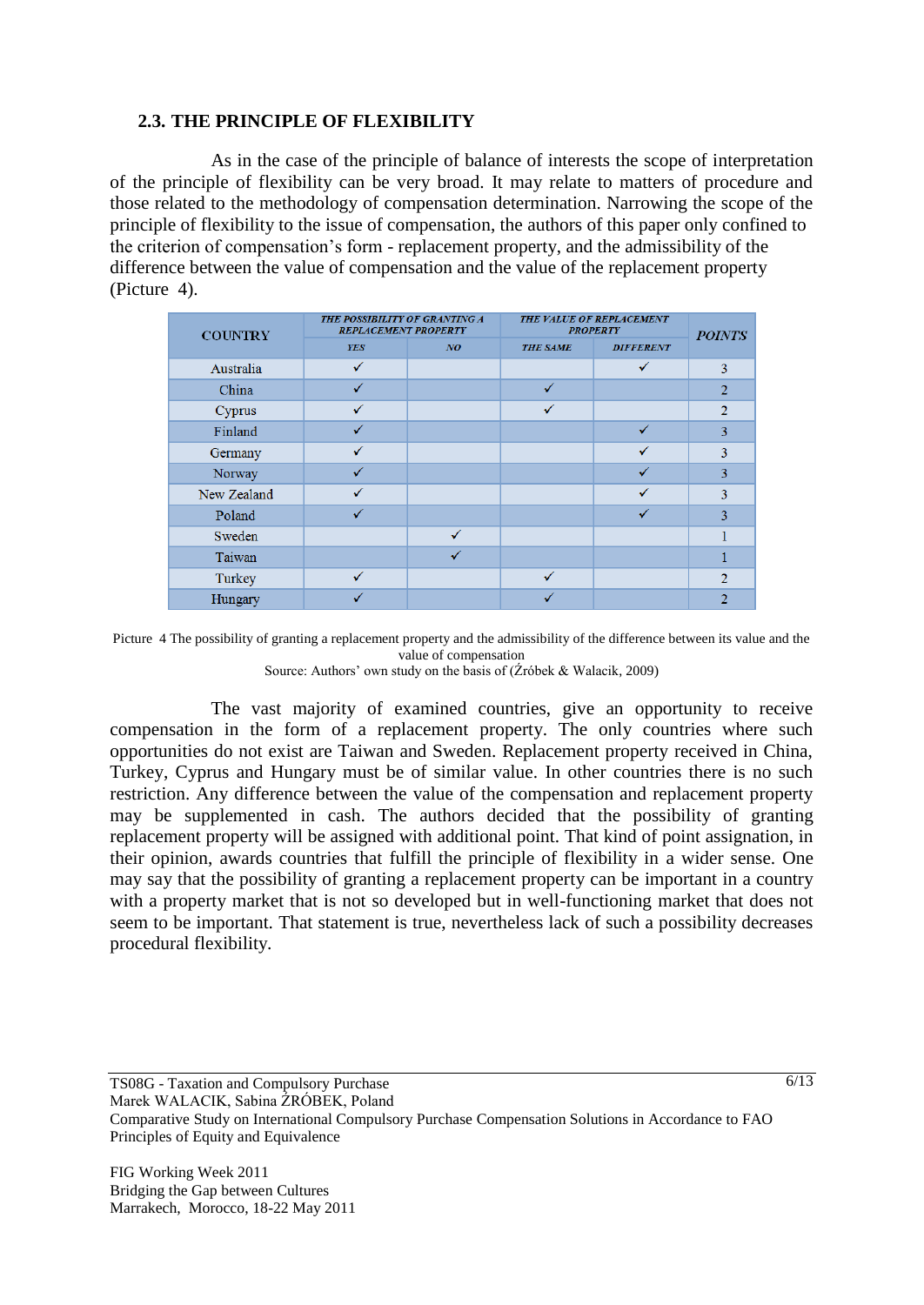#### **2.4. THE PRINCIPLE OF EQUAL APPLICATION TO DE FACTO AND DE JURE INTERESTS**

Verification of implementation of the principle of equal application to de facto and de jure interests was made in reference to the methodology of compensation determination. The basis for assessing similarities were methods for estimating the value of the acquired property. Although the question's form was based on the classification of approaches, methods and valuation techniques appropriate to the authors country, respondents were allowed to indicate other, different ways of valuation by giving an answer to an open kind of question [\(Picture 5\)](#page-6-0).

| Sales comparison<br>approach                                                                                                                                |                |              | <i>Income</i><br>approach |   | Costs<br>approach |   |   | <b>POINTS</b>       |                    |                     |                                                                                                                                                                                                           |
|-------------------------------------------------------------------------------------------------------------------------------------------------------------|----------------|--------------|---------------------------|---|-------------------|---|---|---------------------|--------------------|---------------------|-----------------------------------------------------------------------------------------------------------------------------------------------------------------------------------------------------------|
| 1                                                                                                                                                           | $\overline{2}$ | 3            | $\overline{4}$            | 5 | 6                 | 7 | 8 | 9                   | 10                 | 11                  |                                                                                                                                                                                                           |
| ✓                                                                                                                                                           |                |              |                           | ✓ |                   |   |   | $\checkmark$        |                    |                     | 3                                                                                                                                                                                                         |
| ✓                                                                                                                                                           | ✓              | $\checkmark$ |                           | ✓ | ✓                 |   |   |                     | ✓                  |                     | 3                                                                                                                                                                                                         |
| ✓                                                                                                                                                           | ✓              |              |                           | ✓ | ✓                 |   |   |                     |                    |                     | $\overline{2}$                                                                                                                                                                                            |
| ✓                                                                                                                                                           | ✓              | ✓            |                           | ✓ | ✓                 |   | ✓ | ✓                   | $\checkmark$       |                     | 3                                                                                                                                                                                                         |
| ✓                                                                                                                                                           | ✓              | $\checkmark$ |                           | ✓ | √                 |   | ✓ | ✓                   | ✓                  |                     | 3                                                                                                                                                                                                         |
| ✓                                                                                                                                                           |                |              |                           | ✓ |                   |   | √ |                     |                    |                     | 3                                                                                                                                                                                                         |
| ✓                                                                                                                                                           |                |              |                           | ✓ | ✓                 |   |   |                     |                    |                     | $\overline{2}$                                                                                                                                                                                            |
| ✓                                                                                                                                                           | √              | √            |                           | √ | ✓                 |   | ✓ | ✓                   | $\checkmark$       |                     | 3                                                                                                                                                                                                         |
| ✓                                                                                                                                                           | ✓              | √            |                           | ✓ | ✓                 |   | ✓ | ✓                   | $\checkmark$       |                     | 3                                                                                                                                                                                                         |
| ✓                                                                                                                                                           |                |              |                           | ✓ |                   |   | ✓ |                     |                    |                     | 3                                                                                                                                                                                                         |
| √                                                                                                                                                           |                |              |                           |   |                   |   |   |                     |                    |                     | 1                                                                                                                                                                                                         |
| $\checkmark$                                                                                                                                                |                |              | $\checkmark^*$            |   | ✓                 |   | ✓ |                     |                    |                     | $\overline{2}$                                                                                                                                                                                            |
| Pair sales comparison<br>L<br>Average price adjustment<br>2.<br>Statistical market analysis<br>3.<br>$\overline{4}$<br>Other<br>5.<br>Direct capitalization |                |              |                           |   |                   |   |   |                     |                    |                     |                                                                                                                                                                                                           |
|                                                                                                                                                             |                |              |                           |   |                   |   |   | б.<br>7<br>8.<br>9. | Other<br>11. Other | 10. Index technique | Discounted cash flows<br>Detailed technique<br>Joined elements technique<br>* The base of the method is the AK value that belongs to the quality classes, to which multipliers are connected at all times |

Picture 5 Methods of determining the value of the expropriates property Source: Authors' own study on the basis of  $(Zróbek \& Walack, 2009)$ 

<span id="page-6-0"></span>All the analyzed countries, while determining the value of the properties use procedures appropriate for a comparative approach and the method of pair sales comparison. The method of average price adjustment is used in 5 countries and the method of statistical market analysis in 4. In case of the income approach most commonly used technique is the direct capitalization (9 countries). The discounted cash flows technique is used in 7 countries. The cost approach is the least frequently used one. The only country whose method of determining the property value goes beyond the classifications described above is Hungary. The comparative method used in this country consists of valuing the property based on the quality classes, which are administratively assigned to the appropriate indicators.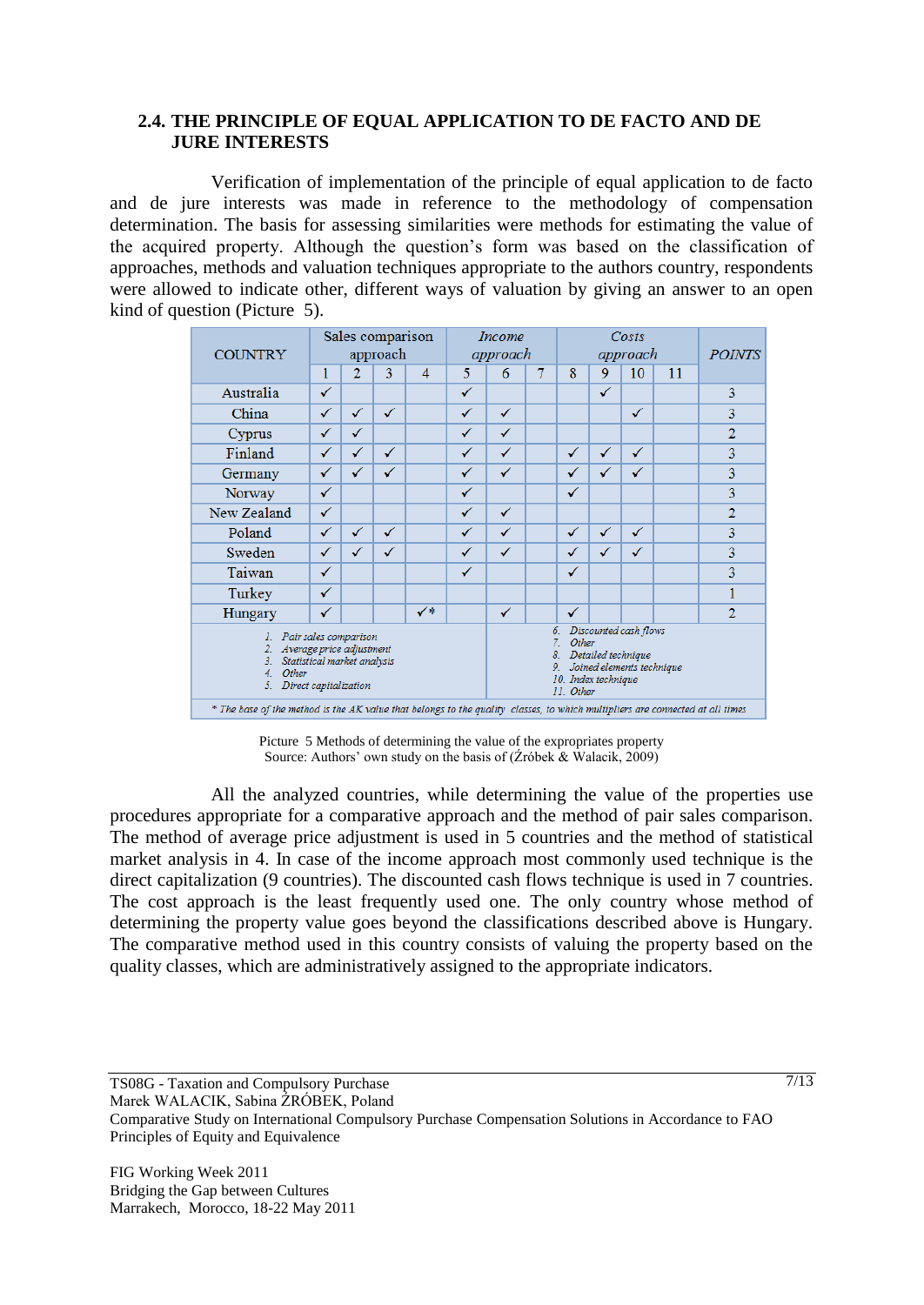#### **2.5. THE PRINCIPLE OF FAIRNESS AND TRANSPARENCY**

The principle of fairness and transparency, which directly relates to equal access to information of all sides of the process of expropriation, for the purpose of the article, referred to the authorities and experts directly involved in the procedure of determining the value of the expropriated property and compensation. Particular attention was paid to the competence of particular bodies (limited to the bodies of first instance), whether it allows to maintain impartiality, and thus meet the principles of justice (subjective assessment of the authors of the study) [\(Picture 6](#page-7-0)**[Error! Reference source not found.](#page-7-0)**).

|                       | <b>WHO DETERMINES</b>                                                                                                                                                                                           |                                                                                                                                                                                |                |  |  |  |
|-----------------------|-----------------------------------------------------------------------------------------------------------------------------------------------------------------------------------------------------------------|--------------------------------------------------------------------------------------------------------------------------------------------------------------------------------|----------------|--|--|--|
| <b>COUNTRY</b>        |                                                                                                                                                                                                                 |                                                                                                                                                                                |                |  |  |  |
|                       | VALUE OF THE PROPERTY                                                                                                                                                                                           | <b>AMOUNT OF COMPENSATION</b>                                                                                                                                                  |                |  |  |  |
| Australia             | Contract Government valuers and private valuers for the party who losses their property. If no agreement<br>and the matter proceeds to court, then the court may appoint an independent valuer                  |                                                                                                                                                                                |                |  |  |  |
| China                 | Registered Real Estate Appraisers                                                                                                                                                                               | By negotiation of both sides.                                                                                                                                                  | $\overline{2}$ |  |  |  |
| Cyprus                | The Valuation Section of the Lands and Surveys<br>Department. There are qualified expert valuers.                                                                                                               | The amount of compensation is defined by the<br>Valuation Section of the Lands and Surveys<br>Department                                                                       | 1              |  |  |  |
| Finland               | The unbiased expert(s) from the National Land Survey defines the amount of compensation. In larger<br>cases unbiased amateurs are used to look after "the fairness" of the compensation/The cadastral surveyor. |                                                                                                                                                                                |                |  |  |  |
| Germany               | The Valuation Committees<br>(Gutachterausschüsse), organized in the counties.                                                                                                                                   | Expropriation Authority which is organized at the<br>medium level of the state administration.                                                                                 | 1              |  |  |  |
| Norway                | Land Consolidation: Land Consolidation Court.<br>Based on agreement: Normal Court.                                                                                                                              | Courts in charge. Expert consultants are often<br>called.                                                                                                                      | $\overline{2}$ |  |  |  |
| <b>New</b><br>Zealand | Valuers, correctly instructed and independently for each party. If not agreed - the Land Valuation<br>Tribunal                                                                                                  |                                                                                                                                                                                |                |  |  |  |
| Poland                | Real estate valuer                                                                                                                                                                                              | Voivodship Governor, Starost of the county                                                                                                                                     | $\overline{2}$ |  |  |  |
| Sweden                | <b>Court</b>                                                                                                                                                                                                    |                                                                                                                                                                                |                |  |  |  |
| Taiwan                | Government staff in department of land<br>administration                                                                                                                                                        | Government staff.                                                                                                                                                              |                |  |  |  |
| Turkey                | Valuation experts of the relevant institution                                                                                                                                                                   | Committees of Valuation Experts.                                                                                                                                               |                |  |  |  |
| Hungary               | The expert of real estate valuer                                                                                                                                                                                | The process of expropriation is performed by the<br>head of the public administration office of the<br>county or Budapest component as per the location<br>of the real estate. | 2              |  |  |  |

Picture 6 Entities responsible for determining the property value and the amount of compensation. Source: Authors' own study on the basis of (Źróbek & Walacik, 2009)

<span id="page-7-0"></span>In the authors' opinion the principle of justice is fully realized in case of determining the property value by independent, impartial experts (China, Hungary, Poland), courts (Sweden, Norway), as a result of the negotiations in the presence of valuers representing each side (Australia, New Zealand) or under the supervision of independent outsiders (Finland). Impartiality of the properties' value determination and consequently the amount of compensation may be challenged, where the value of real estate professionals are employees of certain public authorities (Taiwan, Cyprus, Turkey, Germany).

#### **3. THE GROUPING OF COUNTRIES WITH A SIMILAR SYSTEMS OF COMPENSATION DETERMINATION**

#### **3.1. THE RESEARCH METHODOLOGY AND THE ASSUMPTIONS**

Systematization of information collected form surveys and the available literature, allowed to achieve another goal of the paper - the creation by means of cluster analysis homogeneous sets of countries within their group and different between groups.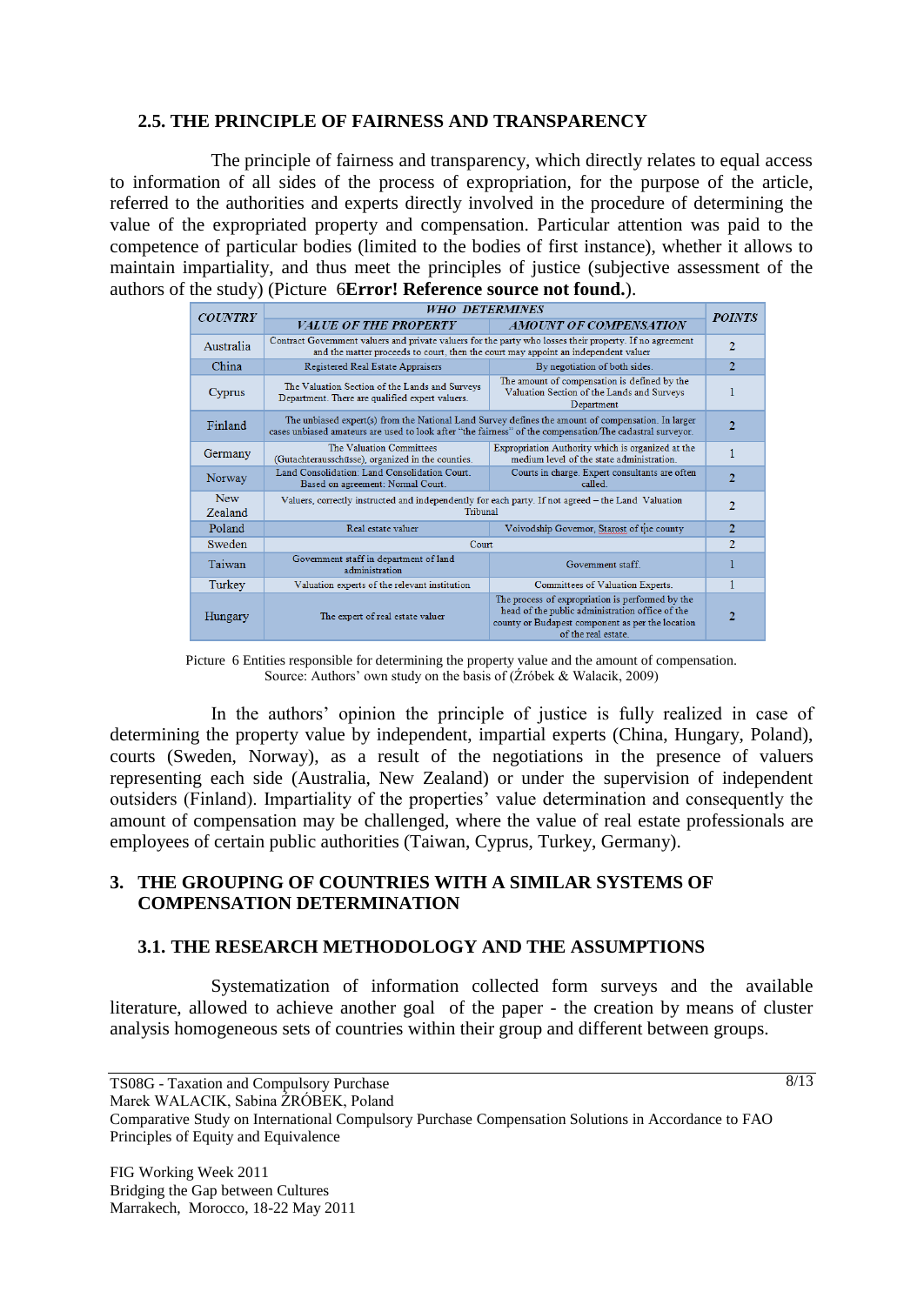Cluster analysis is a discipline consisting of a set of multivariate statistical methods for data classification into meaningful structures or classes by analyzing the similarities in the tested areas. (Stanisz, 2007).

The classification of the expropriation systems, in particular the systems of compulsory purchase compensation determination, in the surveyed countries was made with the use of agglomeration method. The measure of similarity between the classified objects was based on the function of the distance - Euclidean distance metric. To determine the distance between the clusters of systems the principle of binding based on the method of Ward was used. This method minimize the sum of squared deviations (variance) within the cluster, which is very effective, and leads to the separation of clusters of relatively small size.

The first phase of research aiming at classification of analyzed systems in different countries came down to the quantification based on ordinal scales, defined in the earlier part of the study, the diagnostic features - the principles developed by FAO. Quantification was based on the principles of assigning to each set numerical values. Because of the fact that each of the accepted principles had a qualitative nature, the concrete representation of numerical values was assigned with the use of interval scales.

The number of intervals was associated with the range of variability of particular feature in the population. As a result of the analysis of information collected through surveys individual states of the diagnostic features were expressed on the two or three staged scales, for each stage natural numbers were assigned. For the first diagnostic features - principle of equivalence, the number of degrees of the scale was determined by number of elements taken into account while determining the amount of compensation.

In case of compensation of all elements, the expropriation systems of selected country were assigned a value of 3, part of the elements value 2, while the compensation of one element led to the assignment of the value 1. Quantification of individual values in the principle of balance interests of the parties, was based on a two-step scale. Countries in which property owners have the option to return the expropriated properties were assigned a value of 2. Countries for which no reply was received to this question has been attributed a value of 1. Because of the fact that verification of the principle of flexibility in its scope included 2 issues – forms of the compensation and the admissibility of the differences in their values, countries in which it is possible to obtain compensation in the form of a replacement property were assigned the value 2, countries in which it is not possible were assigned the value of 1. In addition, where there was a possible difference between the amount of compensation and the replacement property the assigned value of 2 was enlarged by 1. Quantification of implementation of the fourth principles - unity of the procedures, was slightly different. It was assumed that when a country allowed to apply different approaches of determining the amount of compensation, the principle of fair compensation could be fulfilled in a wider sense, what is important in terms of different nature of loss resulting from expropriation. Countries with all three approaches were given three points, only a comparative approach and the income  $-2$  points, only comparative  $-1$  point. Hungary because of the least market nature of the a comparative approach received 2 points.

The last principle used as comparative criteria of expropriation systems - fairness and transparency was based on a two-step scale. Countries which, according to the authors, fully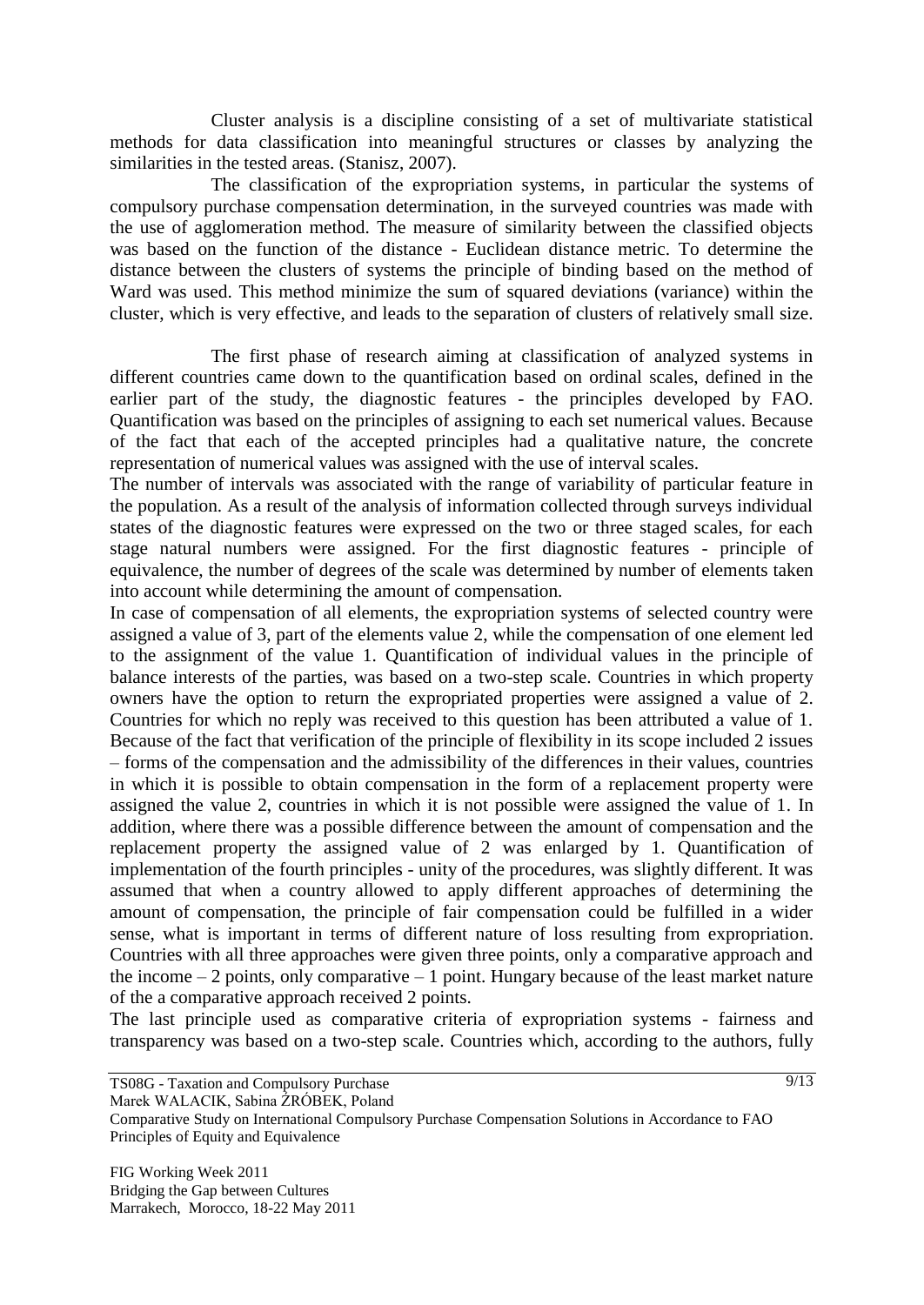implement this principle were assigned a value of 2, while the countries in which the fulfillment of the rules can be questioned – 1 point (Picture 7).

| <b>COUNTRIES</b> | <b>RULE 1</b>  | <b>RULE 2</b> | <b>RULE 3</b>  | <b>RULE 4</b>  | <b>RULE 5</b>  | <b>SUM</b> |
|------------------|----------------|---------------|----------------|----------------|----------------|------------|
| Australia        | 3              |               | 3              | 3              | $\overline{2}$ | 12         |
| China            | $\overline{2}$ |               | 2              | 3              | $\overline{2}$ | 10         |
| Cyprus           | 3              | 2             | 2              | $\overline{2}$ |                | 10         |
| Finland          | 3              | 2             | 3              | 3              | 2              | 13         |
| Germany          | 3              | 2             | 3              | 3              |                | 12         |
| Norway           | 3              | 2             | 3              | 3              | $\overline{2}$ | 13         |
| New Zealand      | 3              | っ             | 3              | $\overline{2}$ | $\overline{2}$ | 12         |
| Poland           | 2              | 2             | 3              | 3              | 2              | 12         |
| Sweden           | 3              | 2             |                | 3              | 2              | 11         |
| Taiwan           |                | ゥ             |                | 3              |                | 8          |
| Turkey           |                | 2             | $\overline{2}$ |                |                |            |
| Hungary          | 2              | 2             | 2              | 2              | $\overline{2}$ | 10         |
| <b>SUM</b>       | 29             | 22            | 28             | 31             | 20             |            |

Picture 7 Quantified values of the diagnostic features Source: Authors' own study

#### **3.2. RESEARCH RESULTS**

The cluster analysis method helped to generate results in a tree diagram ([Picture 8](#page-9-0)).





<span id="page-9-0"></span>It shows that the 12 surveyed countries can be divided into several groups in terms of similarity (fullness) of the principles from the FAO's publication. Countries that received the highest, according to the adopted scale of assessment, number of points were Finland and Norway. All of the principles described in these countries have been adopted as

TS08G - Taxation and Compulsory Purchase Marek WALACIK, Sabina ŹRÓBEK, Poland Comparative Study on International Compulsory Purchase Compensation Solutions in Accordance to FAO Principles of Equity and Equivalence 10/13

FIG Working Week 2011 Bridging the Gap between Cultures Marrakech, Morocco, 18-22 May 2011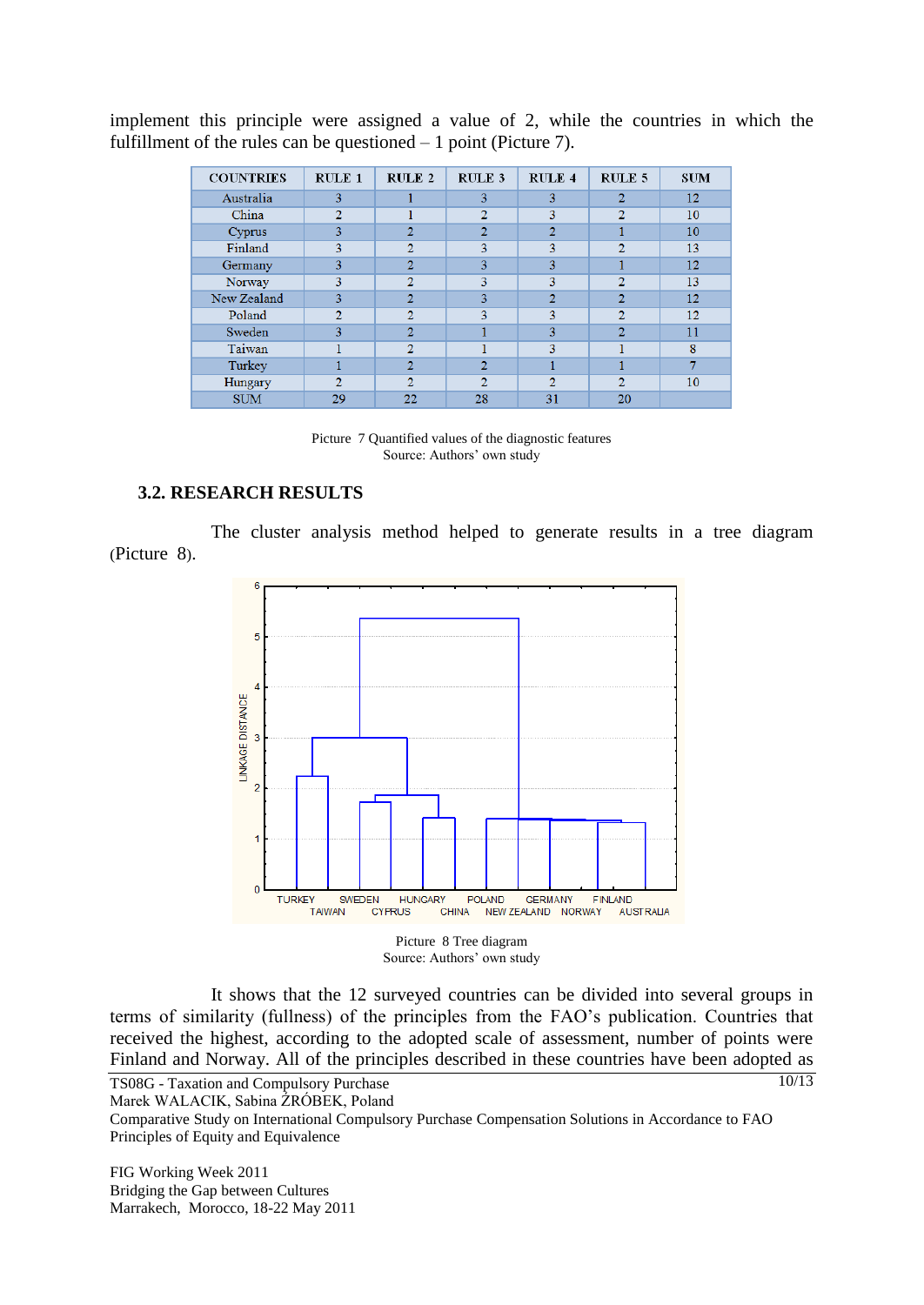fully as possible what brings to a conclusion that the systems for determining the compensation of those countries are closest to the model developed by FAO. The next closest countries in terms of rules for expropriation compensation determination are Australia, Germany, New Zealand and Poland. All countries received 12 points.

Slightly bigger differences from the FAO's model can be seen in Hungary and China (both countries in terms of its' solutions are classified into one group). A similar situation occurred between Sweden and Cyprus (one group), with the difference that the linkage distance in their case has reached a value closer to 2, reflecting their greater diversity. Group of countries whose systems of expropriation are furthest to the model developed by FAO are Turkey and Taiwan. The factors that are determinative in their cases are: the number of elements taken into account while determining the amount of compensation - in both countries, the only component of compensation is the value of expropriated right, no ability to obtain the replacement property (Taiwan), lack of implementation of the principle of fairness and transparency and a small quantity of acceptable approaches for determining the value property strongly narrowing the possibility of taking into account different losses resulting from expropriation.

#### **4. CONCLUSIONS**

The results of comparative analysis of different compulsory purchase compensation solutions made on the basis of available data should be considered in rather methodical than the strictly utilitarian context. They indeed suggest that the issue of compensation is very complex and requires very specific and uniformly interpreted input data. Both the adoption of five principles developed by FAO as a model solution and the quantification of diagnostic features is the original proposal of the authors of this article. The obtained results, which should be approached with a certain distance (there is always a possibility that the respondents did not interpret the questions in the same way) , justify the need for further research in this field. For example the lack of data has been noticed in the following issues:

- what are the definitions of market value and replacement value in particular countries (here it is important to note the question - what types of consumption are taken into account in valuation)
- what is the date and the land use taken while determining the value of expropriated property and the value of the additional losses
- how was the fixed amount of compensation perceived by the owners of expropriated properties.

Although many organizations and individuals have taken this theme in their work, much still remains to be done. The essential element is the exchange of national experiences and knowledge of specialists in this field. Activities in the light of the current FIG involvement of its' members seems to be very up to date and needed while organized conferences and symposia irreplaceable.

Marek WALACIK, Sabina ŹRÓBEK, Poland

TS08G - Taxation and Compulsory Purchase

Comparative Study on International Compulsory Purchase Compensation Solutions in Accordance to FAO Principles of Equity and Equivalence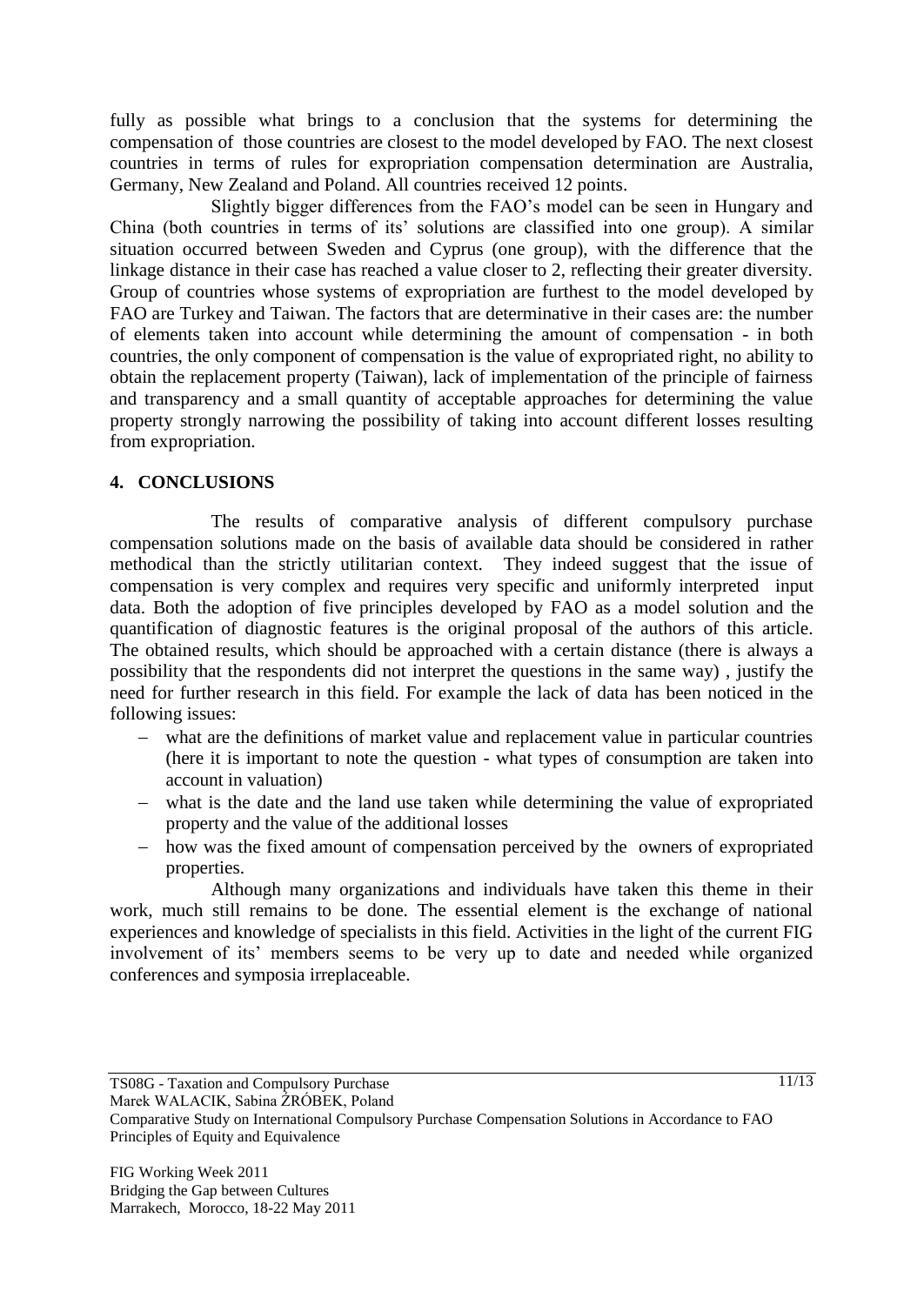## **REFERENCES**

- 1. FAO. (2008). *Compulsory acquisition of land and compensation, FAO Land Tenure Studies.* Rome.
- 2. German Constitution. (1959).
- 3. Polish Constitution. (1997).
- 4. Stanisz, A. (2007). *Accessible course of statistics, with the use of STATISTICA PL on the examples form medicine.* Kraków: StatSoft Polska Sp. z o.o.
- 5. Steinsholt, H. (2010). Some Aspects of Norwegian Expropriation Input to Comparative Study of Chosen Expropriation Issues: Germany, Norway and Poland. *FIG Congress "Facing the Challenges - Building the Capacity".* Sydney.
- 6. Viitanen, K., & Kakulu, J. (2008). Global Concerns in Compulsory Purchase and Compensation Processes. Stockholm: FIG.
- 7. Voss, W. (2010). Compulsory Purchase in Poland, Norway and Germany Part Germany. *FIG Congress "Facing the Challenges - Building the Capacity".* Sydney.
- 8. Walacik, M., & Źróbek, S. (2010). Compulsory Purchase Compensation in Polish Law on a Background of Solutions Adopted in Other Countries. *FIG Congress "Facing the Challenges - Building the Capacity".* Sydney.
- 9. Źróbek, S., & Walacik, M. (2009). Questionnaire on Compulsory Purchase.

## **BIOGRAPHICAL NOTES**

#### **Professor Sabina Źróbek**

**ACADEMIC EXPERIENCE:** Land Surveyor and Land Management MSc, University of Warmia and Mazury in Olsztyn, Poland, Professor in Technical Sciences

**CURRENT POSITION:** Director of the Department of Land Management and Regional Development, University of Warmia and Mazury in Olsztyn

**PRACTICAL EXPERIENCE:** licensed property appraiser, coordinator of many projects connected with property development, creation of land value maps, land information systems. **ACTIVITIES IN HOME AND INTERNATIONAL RELATIONS:**

President of the Polish Real Estate Research Society

Scientific Editor of the Journal of the Polish Real Estate Research Society

FIG, Commission 9- Polish delegate

Member, Polish Society of Real Estate Appraisers,

Member, Polish Surveying Society

#### **Marek Walacik**

**ACADEMIC EXPERIENCE:** Land Surveyor and Land Management MSc, University of Warmia and Mazury in Olsztyn, Poland,

**CURRENT POSITION:** Ph.D. student in the Department of Land Management and Regional Development, University of Warmia and Mazury in Olsztyn